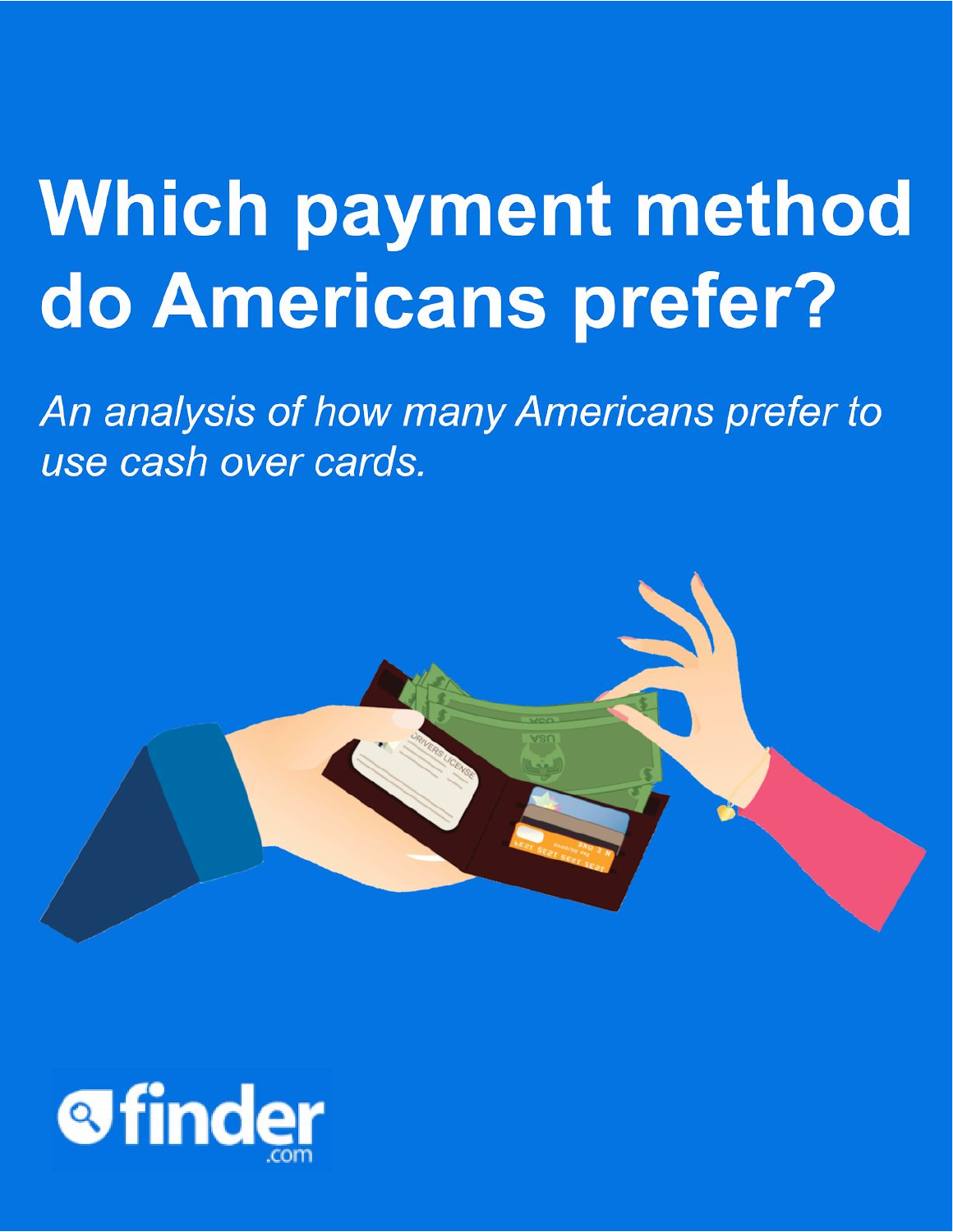### **Introduction**

It's said that cash is king. But even before COVID-19 threatened its very use, many Americans were turning to plastic — be it a credit or debit card.

Cash is cumbersome. It's old-fashioned. It's also dirty. Whereas cards are modern and — best of all not covered in the bacteria of others. (Why use something that countless studies show are covered in the fecal bacteria of others?)

A major mark against cash is the Internet, where more Americans do their shopping, take care of their bills and get paid. Our entire financial existence is moving online and into a digital world. Cash is analog.

In fact, the use of cash in consumer transactions dropped from 30% in 2017 to just 26% of transactions in 2018, according to a Federal Reserve Bank of San Francisco's *2019 Diary of Consumer Payment Choice*. That trend continues today.

With consumer buying and payment habits shifting, Finder's data and insights expert studied the payments landscape in 2020.

In this paper, we detail preferred payment methods for American adults and how they vary depending on gender, age and location.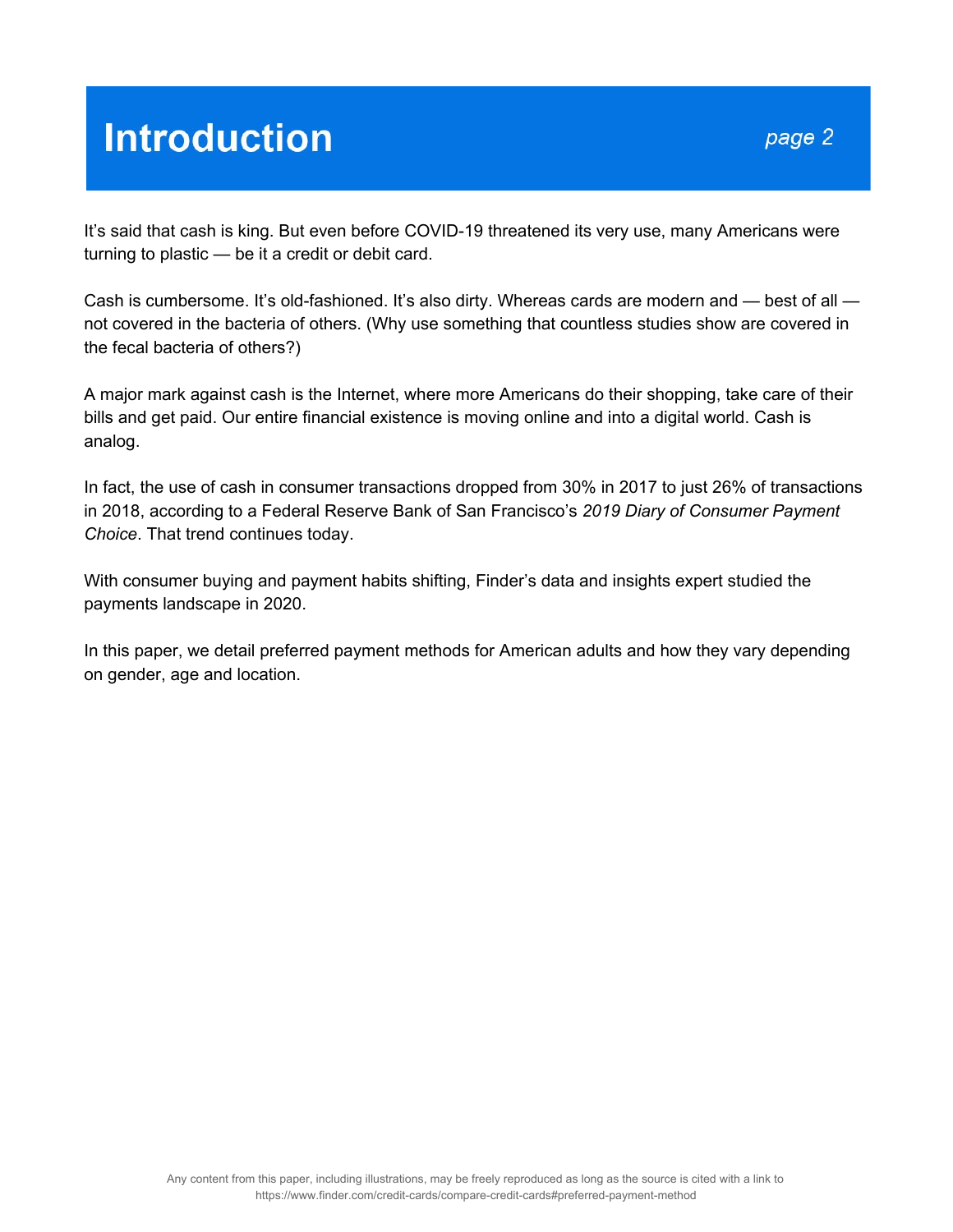The spread of COVID-19 is forcing many Americans to hunker down, in turn leading to a spike in online shopping. A recent Adobe Analytics report shows that online sales in June 2020 had jumped 76% from the same period last year.

Surveying 2,001 US adults through Google Surveys from June 22, 2020, to June 26, 2020, Finder discovered that using a type of card is the preferred payment method for almost 70% of the population.

Specifically, 36.07% of American adults prefer to use a debit card, representing some 92 million American adults. A further 24.11% say they prefer a credit card, representing about 61.5 million adults. Add in less common charge cards (5.20% or 13.3 million Americans) and prepaid cards (2.29% or 5.9 million), and you have 67.67% of the population wanting to make a purchase on plastic. Unlike credit cards, charge cards have no preset credit limit, and statement balances typically are due in full each month. Most also come with an annual fee.

What about cash? Notes and coins are the preferred payment option for only 17.51% of adults.

While it means that cash is the preferred payment method for close to a fifth of the adult population (44.7 million), as a "preferred option" it's only about 10 percentage points higher than relative newcomer electronic payments (7.72% or 19.7 million) or equally outmoded checks (7.10% or 18.1 million).



Most preferred payment method in the U.S.

Source: Finder.com

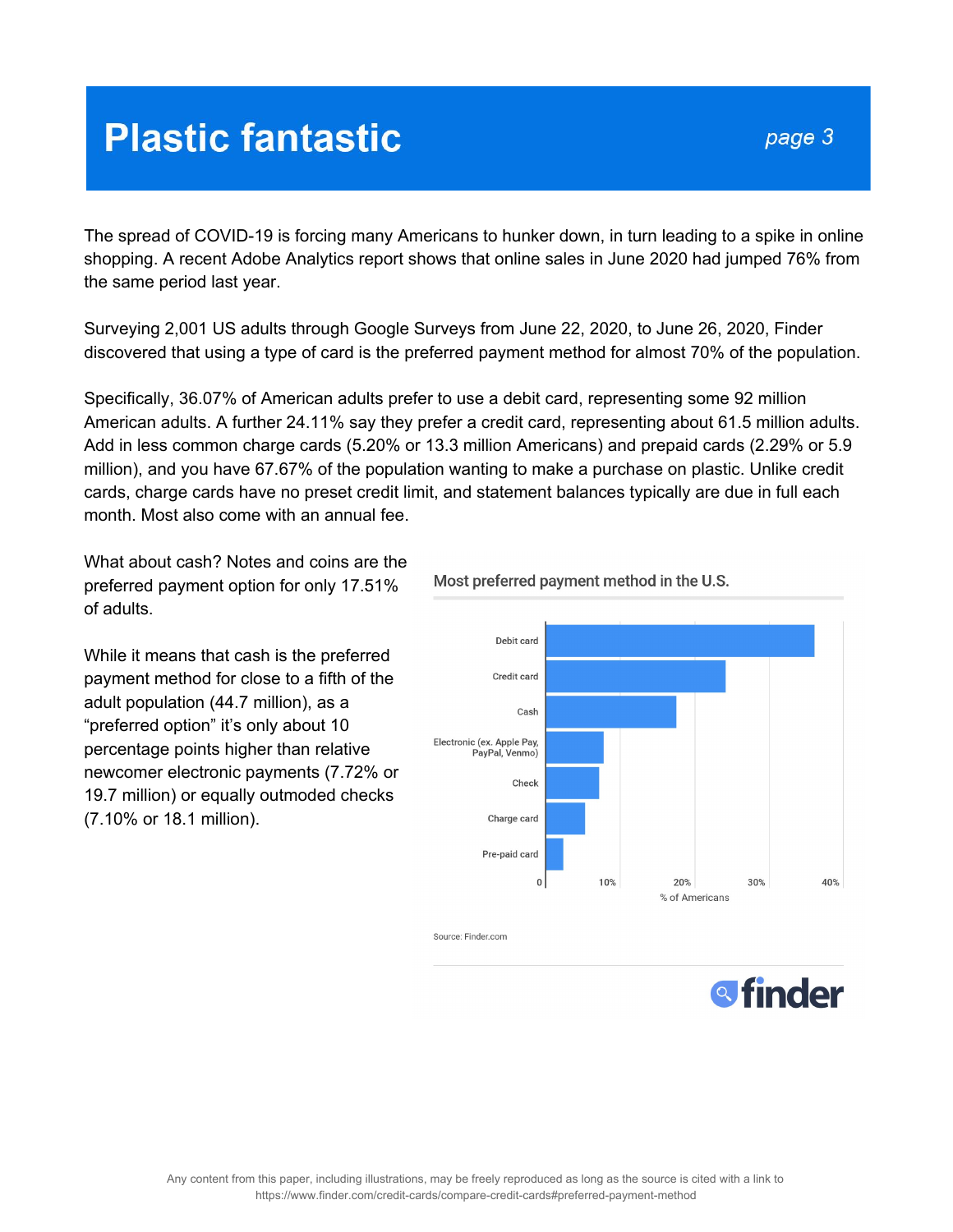### The gender debt gap

While debit cards are the preferred payment method for both men and women, there is a 10 percentage point divide between the sexes, with women more than men by far preferring a debit card. Our findings show that 40.96% of women use a debit card as their favored method of payment versus 30.92% of men.

Women are also slightly more likely than men to prefer using a charge card, with 5.66% of women saying it's their go-to option, compared to 4.71% of men.

All other payments preferences skew toward men. Credit cards are the preferred option for 26.32% of men, versus 22.00% of women. Men are also more likely to use cash, with 18.97% choosing this payment option, whereas it's a choice for only 16.12% of women.

Men (8.39%) are about 2.5 percentage points more likely than women (5.88%) to prefer using checks and, in the case of prepaid cards, men (2.87%) are a little over 1 percentage point more likely than women (1.74%) to use this payment option.

The gap in payment habits of men and women is tightest when it comes to electronic payments, with men (7.82%) only slightly more likely than women (7.63%) to use emerging payment services like Apple Pay, PayPal and Venmo.

#### Most preferred payment method by gender



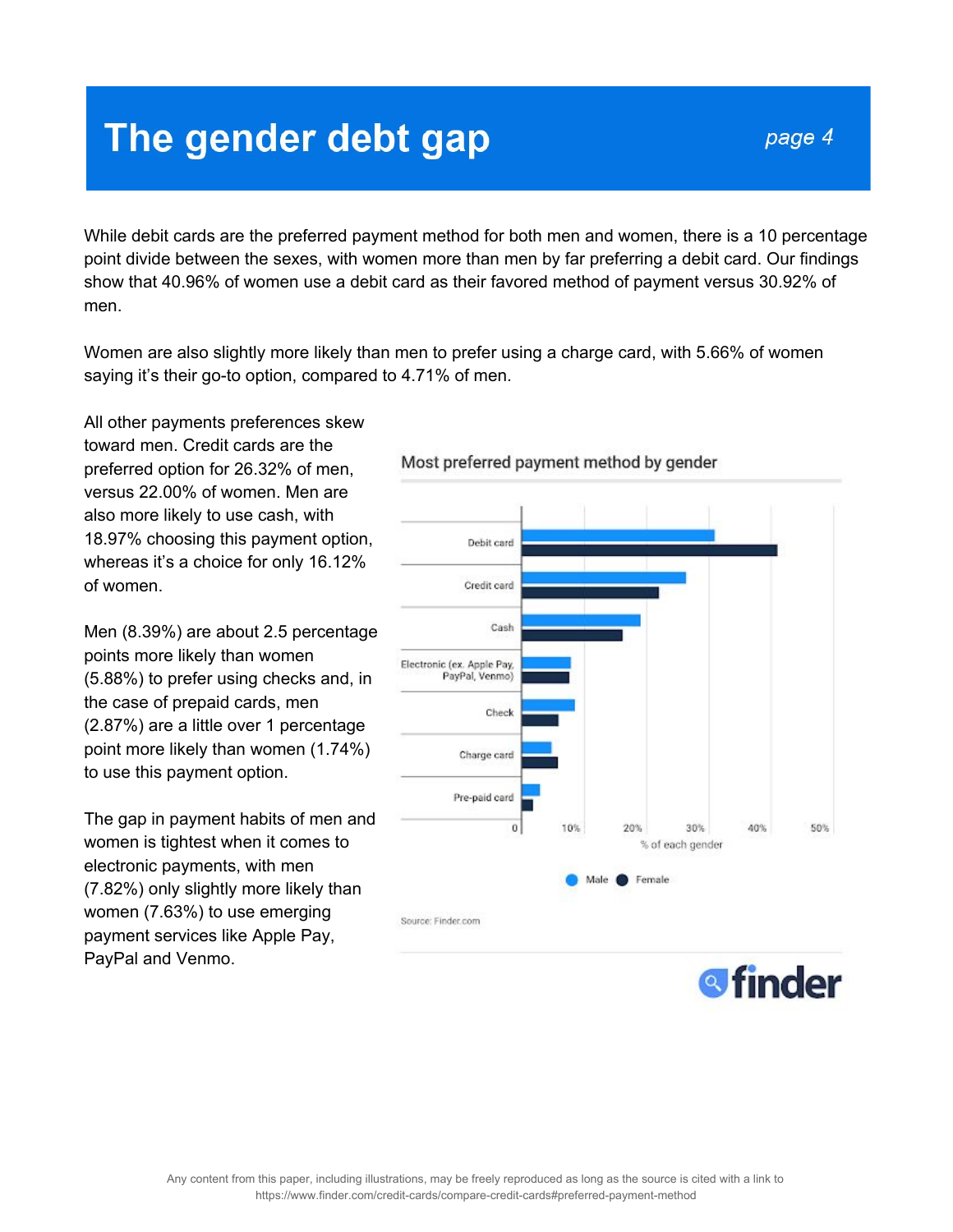# **Debit: The great unifer**

Debit cards are by far the most popular payment choice for people of all ages, with between 31.58% and 39.18% of any given generation listing debit cards as their payment method of choice. Credit cards are also uniformly popular across age groups.

A stark difference in payment habits comes from how debt and credit options are used by people at either extreme of the age groups. While those ages 65 or older are most likely to prefer a credit card (25.66%), they're least likely to favor using a debit card (31.58%). And while 37.58% of those ages 18 to 24 are more likely to say they'd use a debit card, they're the group least likely to favor a credit card (18.18%).

Reasons for this divergence are unclear, but one could speculate that knowledge of building credit and an established credit history among the older generation could be the reason. The inability to access credit due to a thin credit history could explain the other end.

And it's not just credit cards that reign supreme for older Americans: those ages 65 and older are most likely of the age groups to say they prefer using cash (19.74%) — and, you guessed it, checks (12.17%).

Over 65s are the only demographic that favors more than one payment option. Those ages 55 to 64 are most likely among the age groups to prefer using debit cards at 39.18%, and electronic payments at 9.83% are most popular among those ages 45 to 54. Charge cards are most preferable to those ages 25 to 44 at 6.52%, and prepaid cards are selected by 3.26% of those ages 35 to 44 as a top choice.

Those ages 18 to 24 don't appear to have any distinguishing payment preference among the age groups.

Most preferred payment method by age



Source: Finder.com

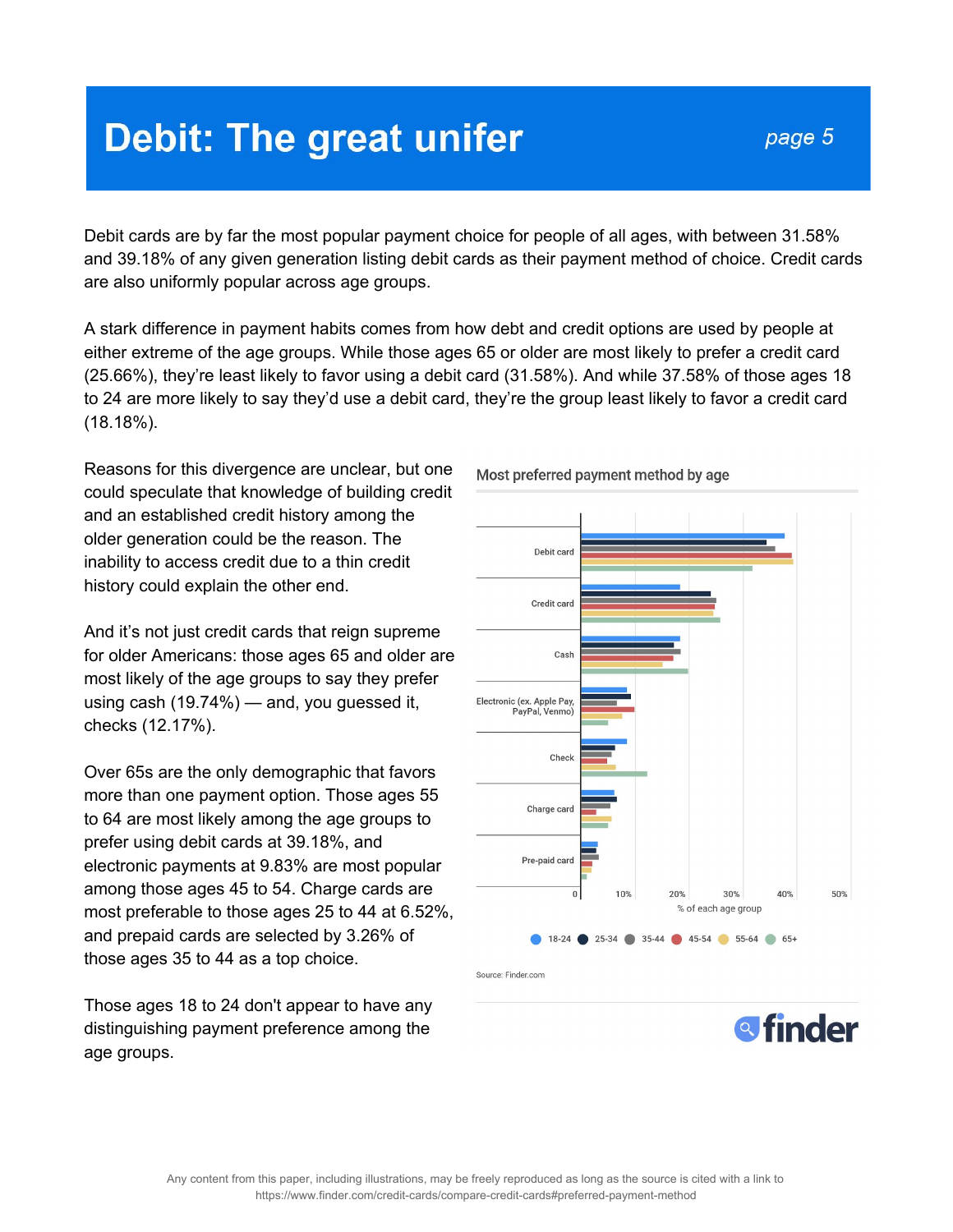# **Credit is king of the Northeast**

The use of a debit card is the No. 1 preferred payment method among consumers, no matter the age or gender. But where you live might influence your top payment choice.

A debit card is the top choice for payments in the West (35.57%), South (38.35%) and Midwest (37.30%), whereas credit cards (30.51%) narrowly beat out the use of a debit card (29.04%) in the Northeast as a preferred payment option.

Whether you prefer paying by credit card may also be tied to your geography, with roughly 30% of respondents from either coastline — West and Northeast — preferring to use credit, and closer to 20% of those from either the Midwest or South preferring that payment method.

Cash reigns as the preferred payment method for about 20% of people in the South, with those in the Midwest not too far behind at 17.48%. These regions are followed by the Northeast (15.81%), with the West (14.29%) not too far behind.



#### Most preferred payment method by region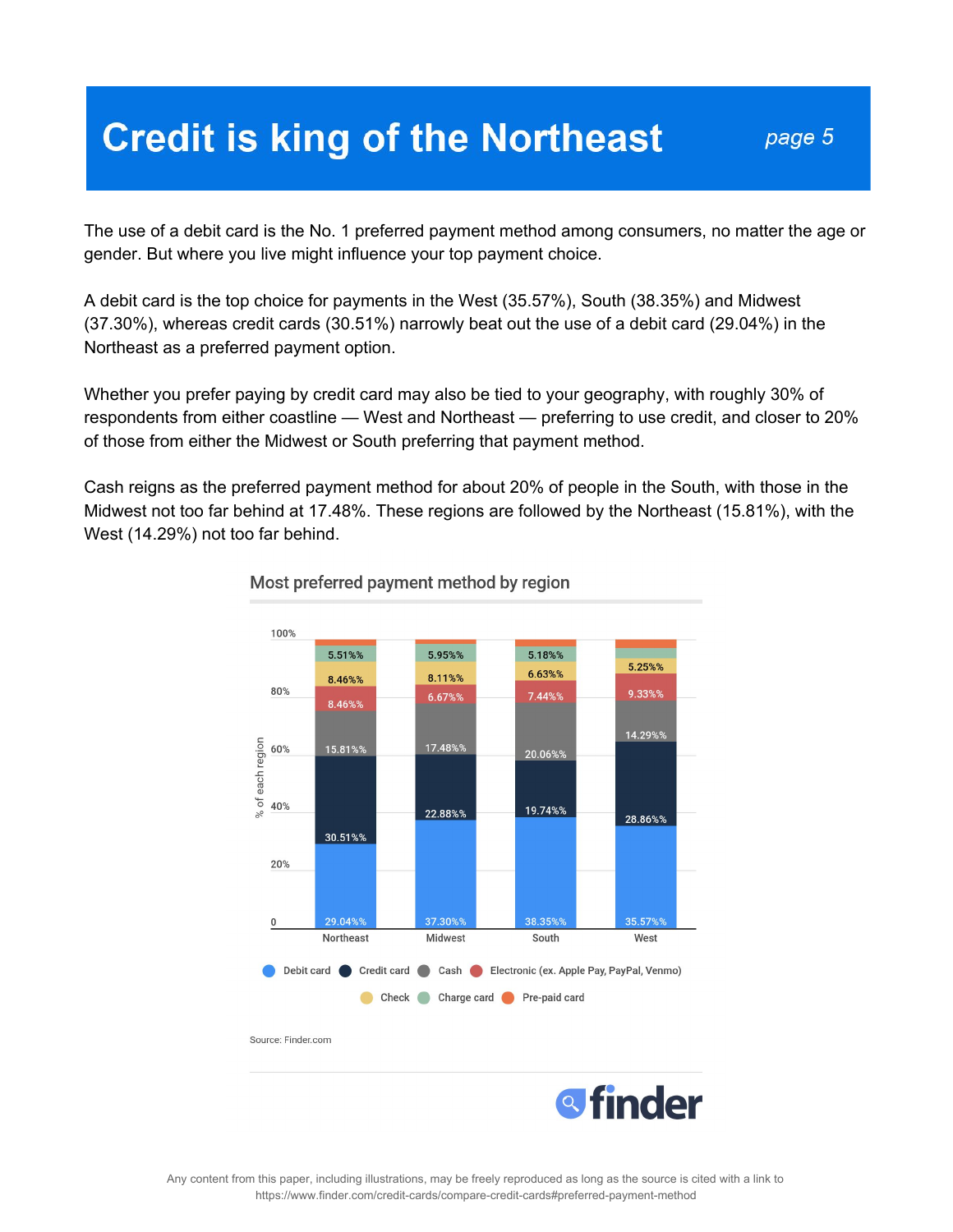### **Challenges of a cashless society**

The likelihood of a new financial reality is closer than it has ever been. The coronavirus pandemic has forced us to really contemplate a cashless society. There are some challenges though that come with a new world order of this magnitude. Roughly one quarter (25%) of US households are either underbanked or unbanked, according to the 2017 FDIC National Survey of [Unbanked](https://www.fdic.gov/householdsurvey/) and [Underbanked](https://www.fdic.gov/householdsurvey/) Households. So, if we were to switch to a cashless society tomorrow, roughly one-quarter of American households would be left in the lurch, especially the 6.5% of households that are completely unbanked.

Another possible issue with going cashless is security. In 2018, Americans lost an estimated \$1.8 billion at the hands of fraudsters, with 14% of Americans who have at least one credit card reporting that they'd been on the wrong end of a fraudulent transaction, according to Finder [research](https://www.finder.com/fraud-nation-the-numbers-behind-credit-card-fraud).

There have also been issues raised on how going cashless disproportionally affects the poor, elderly and the homeless. While credit cards are the cashless payment options we know, digital banks and electronic payments are those we are just becoming familiar with. A survey conducted by Finder.com in 2019 showed that 73% of Americans who do not bank digitally cite being happy with how they are currently banking.

### **Innovations in contactless payment**

We have come a long way from Mobil's Speedpass in 97. The ability to make purchases without needing to put your card in a machine or handing it to another person has evolved. According to a 2018 study by AT Kearney, only 3% of cards in use in the USA were contactless. When we compare that to South Korea's 96% we are looking at a huge gap.

Outside of cards apps like Google Pay, Venmo, Cashapp, and Zelle are becoming more popular. While original recipe methods such as cash and even check are not dead, the long term benefits of offering contactless options might make these antiquated forms of payment endangered.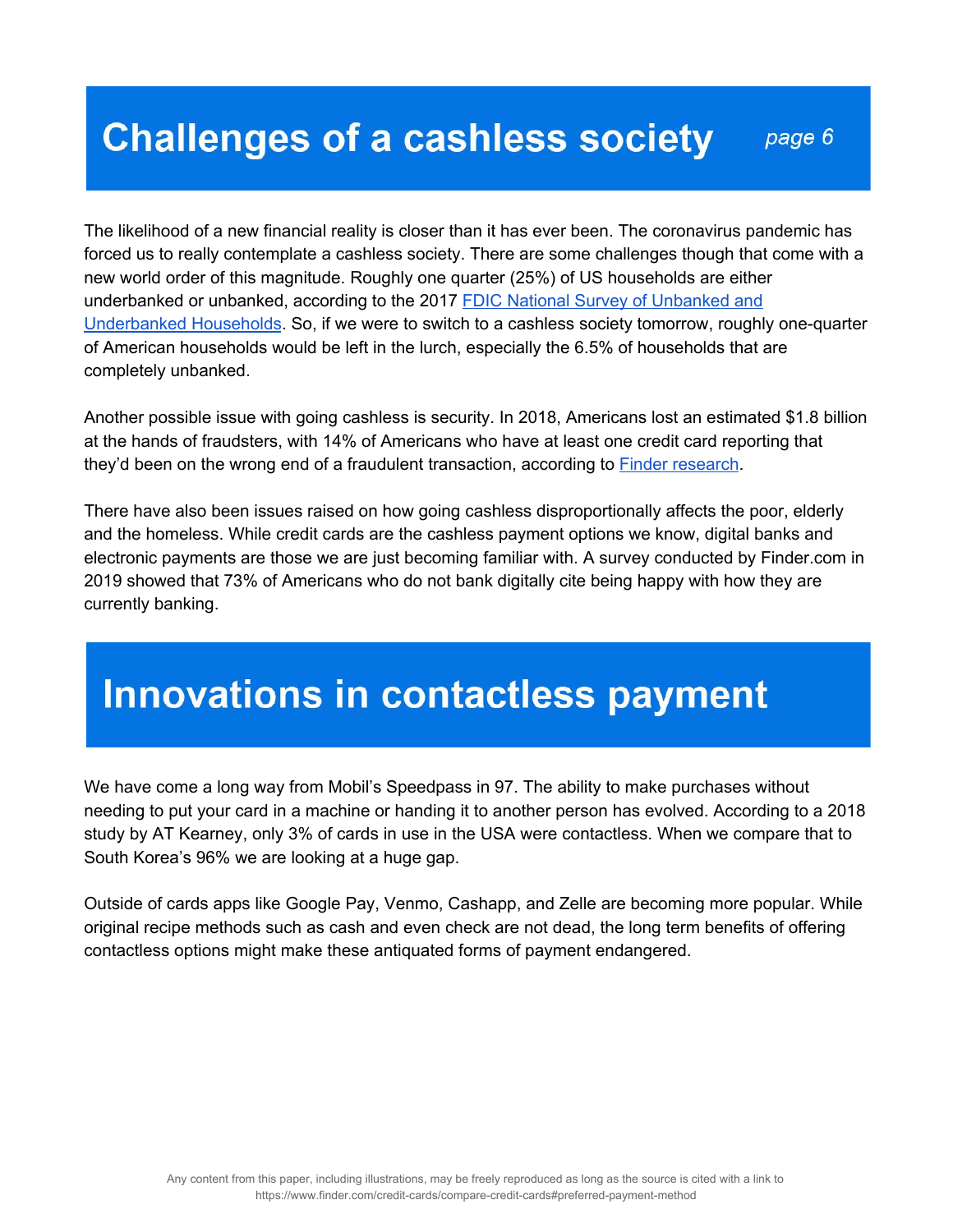### **Industry outlook: Expert predictions**



#### **Dr Rainford M. Knight, Ph.D, Florida Institute of Finance:**

"COVID-19 has certainly accelerated the adoption of electronic payment trends that were already surging. The pandemic has driven consumers to increase their use of digital payments and has caused those who did not use digital payments before to become users. Thus, a clear and growing movement from cash and checks exists, and this shift is driven by anxiety around contracting the virus from touching keypads.

"Going forward, the use of electronic payment systems will no doubt increase.

However, electronic payment methods are not likely to become the norm. These payment methods will co-exist with traditional cash and check payments. Reasons for this include: 1. the belief by some consumers that electronic payment methods are not secure and 2. digital exclusion: According to a Federal Reserve report prior to the pandemic, 17% of US households (21.87 million) were financially or digitally excluded from using electronic payments. According to the survey, about 71% (12% of the 17%) did not have electronic access but had a bank account or prepaid cards. 3% of the 17% did not have Internet access and a bank account and 2% of the 17% did not have a bank account but had Internet access.

"There is no question that electronic payments will become and are becoming more a part of all our lives. However, not all of us will be active participants in the increasing trend to pay electronically."



#### **Barbara Weltman, President of Big Ideas for Small Business:**

"From a small business perspective, the more types of payment method accepted by a merchant or service provider, the wider the customer base can be. While data show debit and credit cards are the preferred payment method, not all consumers use them, prefer them, or even have them. For some, cash will continue to be a preferred payment method from choice or necessity. For example, paying cash prevents a person from spending more than he or she has available. Nonetheless, the use of electronic payment options will continue to grow with the increase in e-commerce. And

generationally, emerging methods surely will be popular with younger consumers while traditional payment methods will stay favored by those used to them."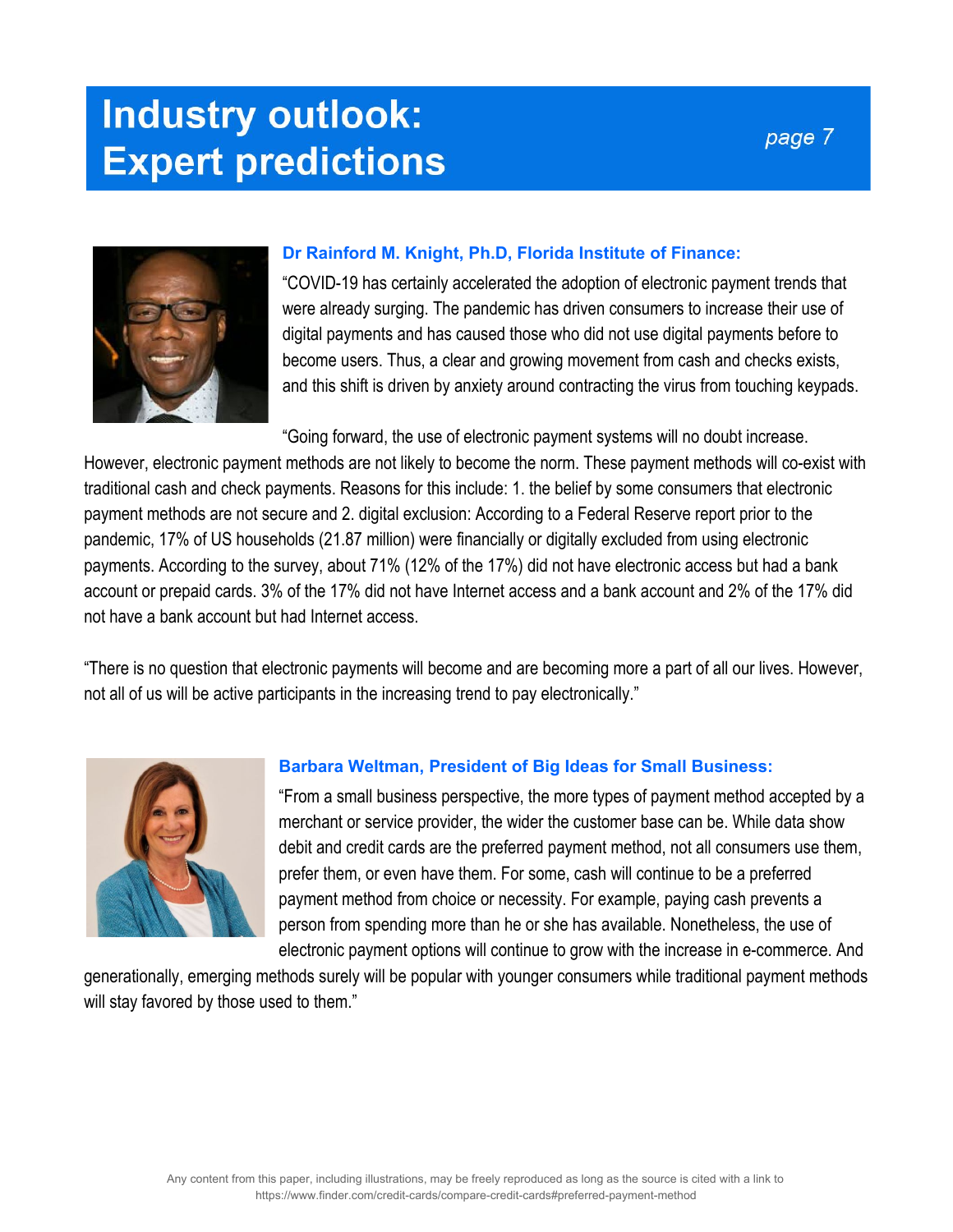### **Industry outlook: Expert predictions, cont'd**

#### page 8



#### **Richard Schmalensee, MIT Management Sloan School, Emeritus Professor, Economics:**

"Electronic payments will eventually become the norm because they have greater and increasing convenience and lower cost. Sweden shows what is possible, albeit with a nudge from the government. The virus will hasten the transition away from dirty cash and toward electronic payments, particularly contactless. Because it is legal tender, cash will never completely cease to be used unless the government refuses to accept it. Cash offers greater privacy than most electronic payments, which is a big deal for

illegal transactions, not such a big deal for most of us."



#### **Ryan Rosett, CEO at Credibly:**

"While cash will never be obsolete, it's clear that Gen-Z and other young consumers tend to favor credit cards and electronic payments. Some businesses provide discounts for cash payments. Cash also helps consumers avoid identity theft, interest payments, and spending beyond their means.

"While touch-to-pay and electronic payments are incredibly convenient, so is cash, and it often comes with less risk to the consumer."



#### **David Lord, general manager of Credit.com:**

"In general, I think cash will continue to decline as electronic payment use continues to increase. As people become more comfortable with the security of digital transactions and as technology progresses with affordable mobile, we might see the shift increase to the point where cash becomes almost or completely obsolete.

"Because the impact of COVID-19 has forced many behavioral changes, such as the focus on cleanliness, we might see a shift away from a cash-based society for health

reasons. Do we move back to cash as the virus passes, or will credit card and digital transactions be the new norm? We will have to re-run this data in the near future to see."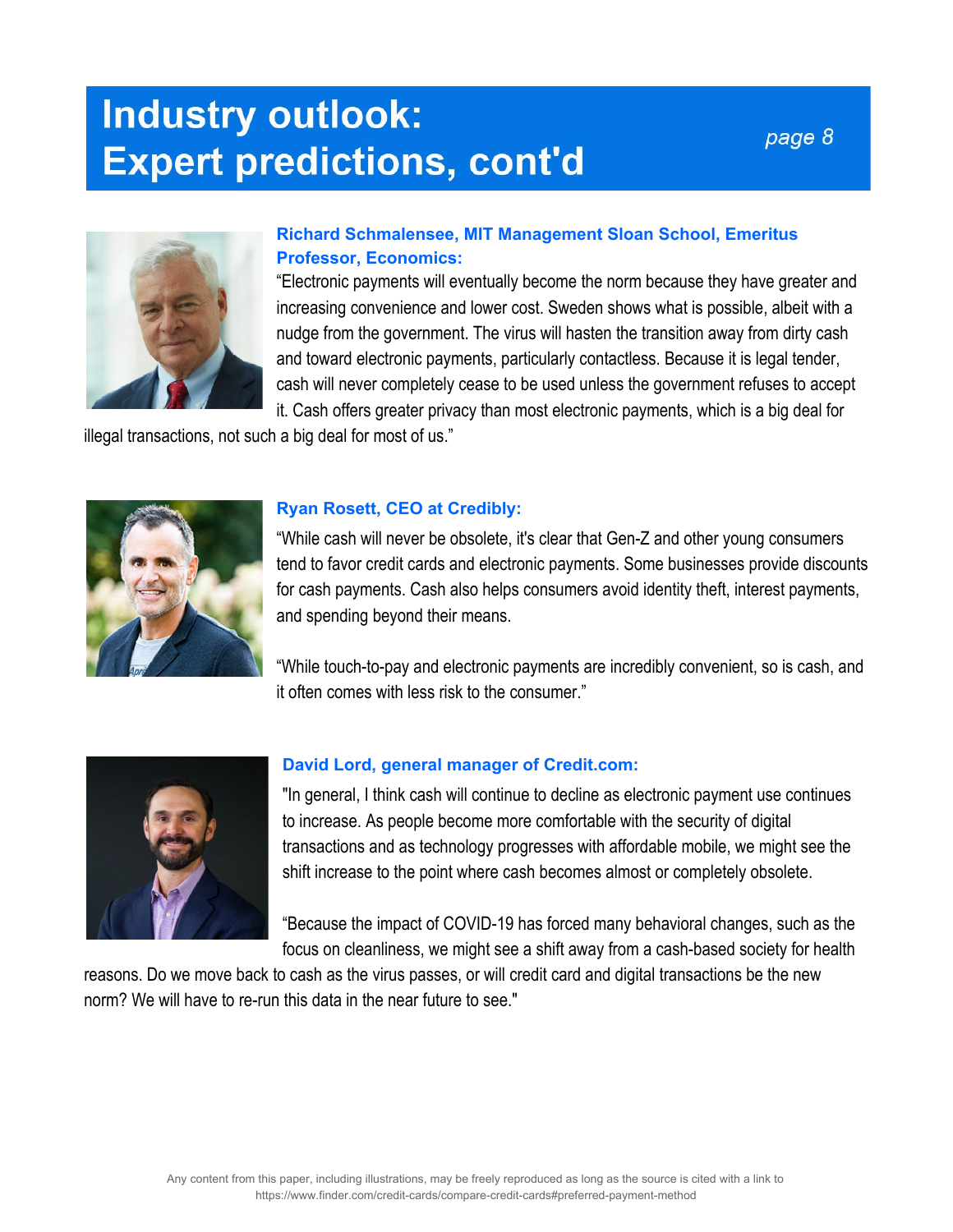## **Conclusion**

With the world heading toward a digital future, cash has fallen behind debit and credit cards as the third most preferred payment option for consumers.

Digital payments services seemingly spring up weekly, leaving you to wonder what the future holds for currency — and whether it will soon be a relic of the past.

## **Methodology**

Our payment method data is based on an online survey of 2,001 US adults over the age of 18 commissioned by Finder and conducted by Google Surveys from June 22, 2020, to June 26, 2020. Participants were users on websites in the Google Surveys Publisher Network and were unpaid.

We assume the participants in our survey represent the US population of 255.2 million Americans who are at least 18 years old according to the July 2019 US Census Bureau population estimate. This assumption is made at the 95% confidence level with a 2.19% margin of error.

Our survey asked respondents which payment method they prefer for the majority of their payments from seven selections:

- Credit card
- Debit card
- Cash
- Charge card
- Prepaid card
- Check
- Electronic (Example: Apple Pay, PayPal, Venmo)

Our geographical regions align with the US Census Bureau's Census Regions and [Divisions](https://www2.census.gov/geo/pdfs/maps-data/maps/reference/us_regdiv.pdf) of the [United](https://www2.census.gov/geo/pdfs/maps-data/maps/reference/us_regdiv.pdf) States.

When determining the most preferred payment method in each state, we excluded from our analysis states with fewer than 25 respondents.